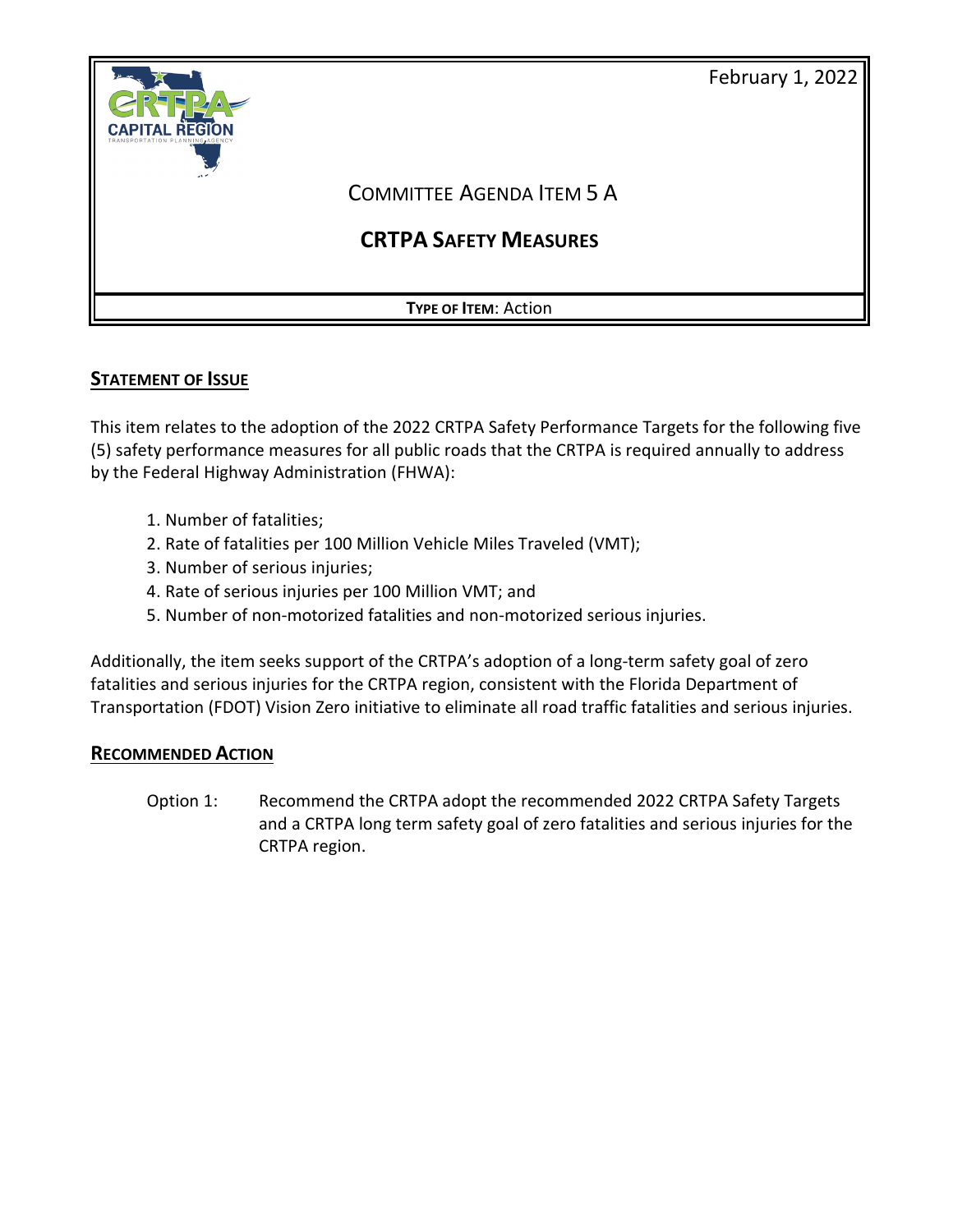# **BACKGROUND**

Pursuant to federal requirements, the CRTPA is required to annually adopt safety targets for the following five (5) safety performance measures for all public roads:

- 1. Number of fatalities;
- 2. Rate of fatalities per 100 Million Vehicle Miles Traveled (VMT);
- 3. Number of serious injuries;
- 4. Rate of serious injuries per 100 Million VMT; and
- 5. Number of non-motorized fatalities and non-motorized serious injuries.

With regards to the annual adoption of such data, the CRTPA (like other metropolitan planning organizations in Florida) has the option to:

- (1) support the measures developed by the FDOT (Note: FDOT has adopted a target of "Zero" for each of the five (5) safety performance measures supportive of the agency's "Vision Zero" goal of achieving zero fatalities and serious injuries Statewide); or,
- (2) develop and adopt the agency's own safety targets.

# **ENHANCING SAFETY THROUGHOUT THE CRTPA REGION**

Safety is integrated throughout the CRTPA planning process including the development of plans and programs that address safety, the implementation of safety projects, and safety program coordination with our partner agencies.

The following provides recent examples of implemented and/or planned projects seeking to improve the safety for pedestrians and bicyclists throughout the CRTPA region.

- US 27 (Palmer Avenue to Thomasville Road) and Magnolia Drive (Apalachee Parkway to Seventh Avenue) Corridor Safety Focus (Leon County) – FDOT District 3 safety analysis currently being conducted along high crash corridors for bicycles and pedestrians. Corridor safety improvements will be identified for inclusion in an implementation plan. **STATUS**: Study anticipated to be complete in June 2022.
- Thomasville Road (Calhoun Street, 3<sup>rd</sup> Avenue, Beard Street and 7<sup>th</sup> Avenue) (Leon County): In 2021, 3 RRFB (Rectangular Rapid Flashing Beacons) were installed on Thomasville Road in the

Midtown area. Additionally, a missing crosswalk on the northern end of the crossing at Seventh Avenue/Thomasville Road was added. Together, these improvements enhance pedestrian safety along the corridor. **STATUS**: Future corridor improvements planned to enhance multimodal safety and visibility (see Midtown Area Transportation Plan, below)

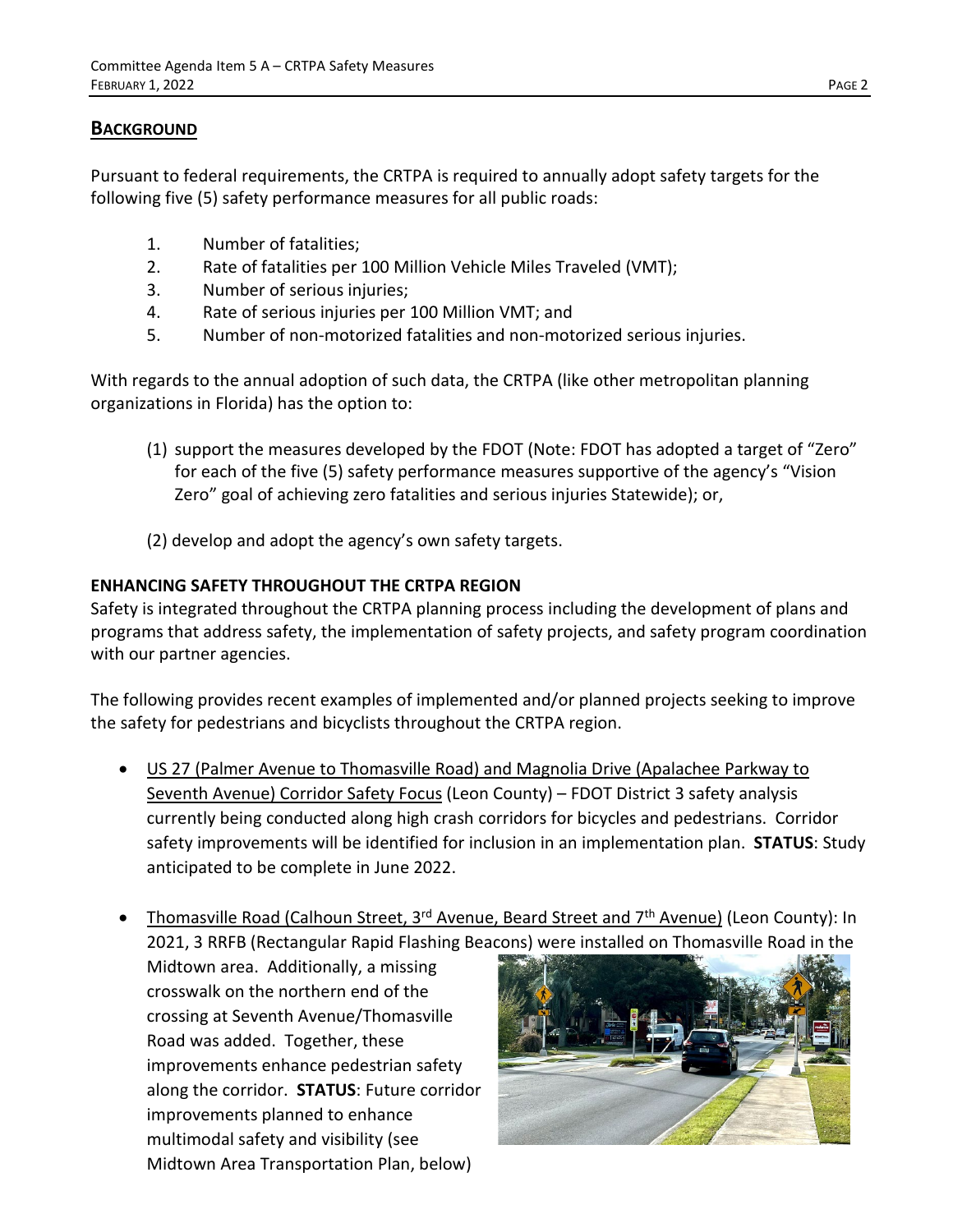- Pensacola Street (SR 399) Safety Improvements (Appleyard Drive to Stadium Drive) WPI# 4395793 (Leon County): As detailed to the Board at its [October](http://crtpa.org/wp-content/uploads/October-2021-CRTPA-Retreat-Item-Pensacola-RSA-1.pdf)  [2021 Retreat,](http://crtpa.org/wp-content/uploads/October-2021-CRTPA-Retreat-Item-Pensacola-RSA-1.pdf) the FDOT District 3 has funded safety improvements to the corridor based upon completion of a roadway safety audit to address corridor bicycle, pedestrian and vehicular crashes. **STATUS**: Design/FY 23; Construction/FY 26
- US 98 (Woodville Highway to Lighthouse Road) WPI# 4405501 (Wakulla County): Extend the Coastal Trail eastwards to the St. Marks Wildlife Refuge providing a safe multi-use connection. **STATUS:** Construction/FY 24
- Resurfacings Proactive involvement in programmed resurfacing projects has allowed the CRTPA to pursue pedestrian and bicyclist safety improvements though coordination efforts between the CRTPA, local governments and the FDOT. Such improvements include the addition of missing crosswalks, sidewalks, bicycle lanes and pedestrian bulb-outs associated with resurfacing projects. Specific examples include:
	- o US 90 (Jackson County Line to Bates Street) WPI# 4134253 (Gadsden County) – resurfacing to incorporate recommendations from adopted Chattahoochee Streetscape Plan to enhance pedestrian environment in downtown Chattahoochee. **STATUS**: Design/FY 22; Construction/FY 24



PHOTO: Pensacola Street Corridor

- o US 19 (US 90 to Georgia State Line) WPI# 4377571 (Jefferson County) resurfacing to incorporate comments provided to FDOT from City of Monticello which include the addition of pedestrian bulb-outs. **STATUS**: Design/FY 22; Construction/FY 24
- o US 90/W Tennessee Street (Aenon Church Road to Ocala Road) WPI# 4269373 (Leon County) – resurfacing to incorporate significant corridor sidewalk gaps identifed in CRTPA comments to FDOT. **STATUS**: Design/FY 22; Construction/FY 24
- Feasibility Studies The CRTPA's feasibility studies can provide a first step in pursuing corridor wide improvements including those which improve the environment for pedestrians and bicyclists. Specific examples include:
	- o Midtown Area Transportation Plan (Leon County) Adopted by CRTPA in 2020, the study identified recommended changes to improve the area's mobility for all modes. **STATUS**: Upcoming candidate resurfacing project (Design/FY 23; Construction/FY 25) will incorporate some of the Plan's recommendations for Thomasville Road from Monroe Street to Seventh Avenue (FDOT/Blueprint IA coordination).
	- o Iron Bridge Feasibility Study (Gadsden County) Proposed CRTPA feasibility study to evaluate construction of a multi-use trail on Iron Bridge Road from Orchard Pond Rd. to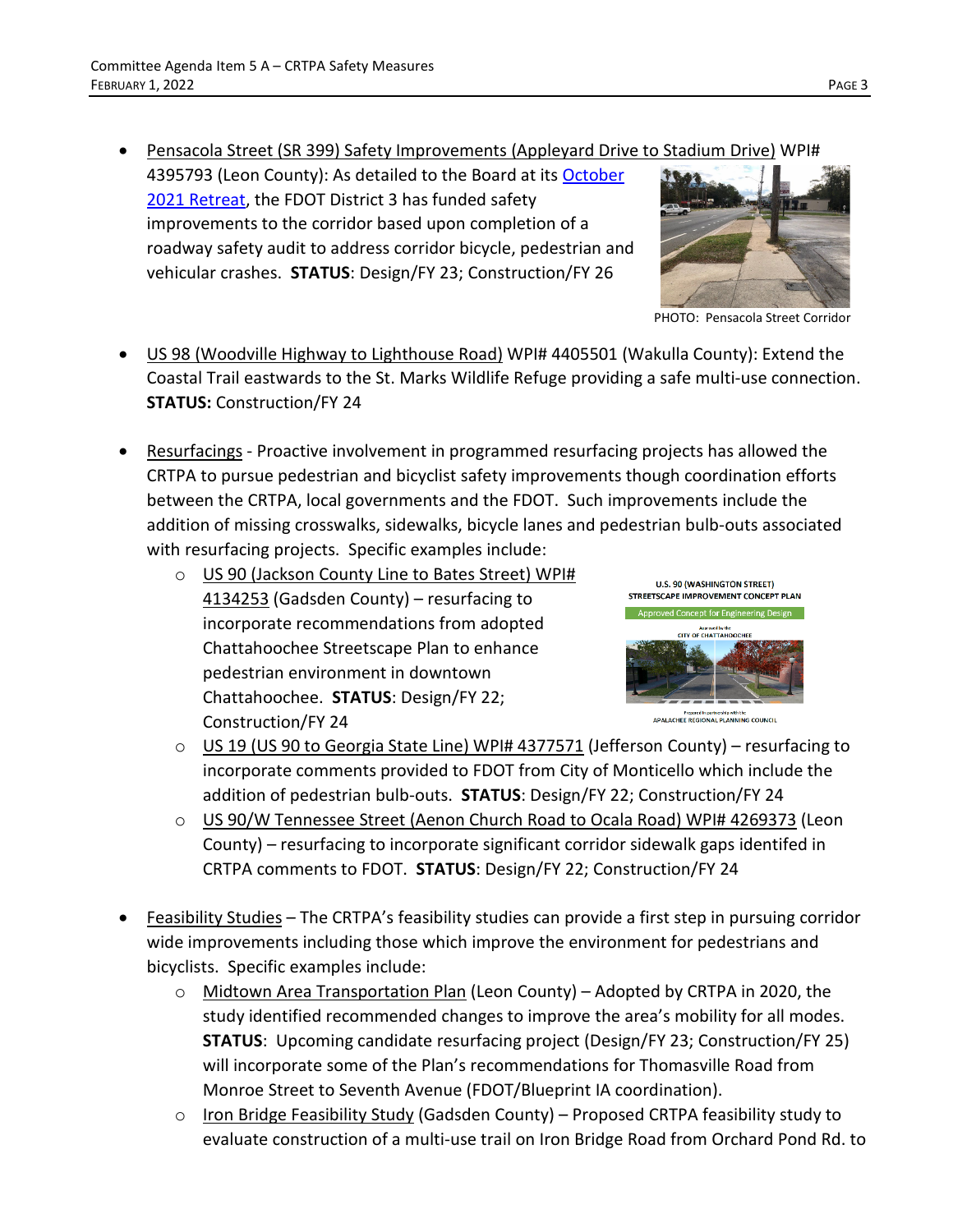US 27 in Havana that enhances connectivity to the CRTPA's existing and planned regional trails. **STATUS**: Study scheduled to be initiated in 2022.

- CRTPA Transportation Alternatives Program This competitive federally funded program, coordinated at the local level by the CRTPA, provides funds to projects that support alternative (non-motorized) projects within the CRTPA region. Recent project examples include:
	- o Blountstown Street Sidewalk Improvements (Limits: US 90 to Tharpe Street) (Leon County) - A combination of CRTPA & City of Tallahassee funding was used to construct this much needed .7 miles sidewalk project. **STATUS:** Project constructed in 2021.



PHOTO RIGHT: Blountstown Street (before sidewalk construction)

- o US 90 Sidewalk (Chalk Street to Ralph Strong Road) (Gadsden County) Construct 1.06 miles sidewalk on southside of US 90 within City of Quincy. **STATUS:** Construction/FYs24 & 25.
- [Community Traffic Safety Team \(CTST\)](http://crtpa.org/community-traffic-safety-teams-ctst/) Each of the four CRTPA counties have CTSTs that support safety initiatives through providing a forum of local highway safety advocates committed to solving traffic safety problems. The teams seek to increase traffic safety by reducing the number of traffic crashes and traffic related fatalities as well as the number and severity of traffic related injuries. Additionally, the CTSTs promote public awareness of traffic safety best practices through campaigns that educate drivers, motorcyclists, pedestrians, and bicyclists. Recent activities coordinated by the CRTPA include:
	- o Helmet Fitting Training February 2022 training for CRTPA and partner agency staff to assist with future bicycle safety event helmet giveaways.
- [High Visibility Enforcement \(HVE\)](https://alerttodayflorida.com/HVE) The FDOT Focused Bicycle and Pedestrian Initiative: Communication and High Visibility Enforcement is a program designed to increase awareness of, and compliance with, traffic laws and regulations that protect the safety of pedestrians and bicyclists on Florida's roads. The program implements a targeted approach combining high visibility education and enforcement with strategic community level communications in the 25 counties with the highest representation of crashes resulting in pedestrian and bicyclist serious and fatal injuries. Within the CRTPA region, Leon County is amongst the top 25 counties (ranked 23) for the current fiscal year (July 1, 2021 – June 30, 2022).
	- $\circ$  Leon County High Visibility Enforcement Initiative Current contact between State of Florida and City of Tallahassee for the Tallahassee Police Department to conduct focused efforts along identified high crash location corridors. **STATUS:** Enforcement efforts to continue to May 2022.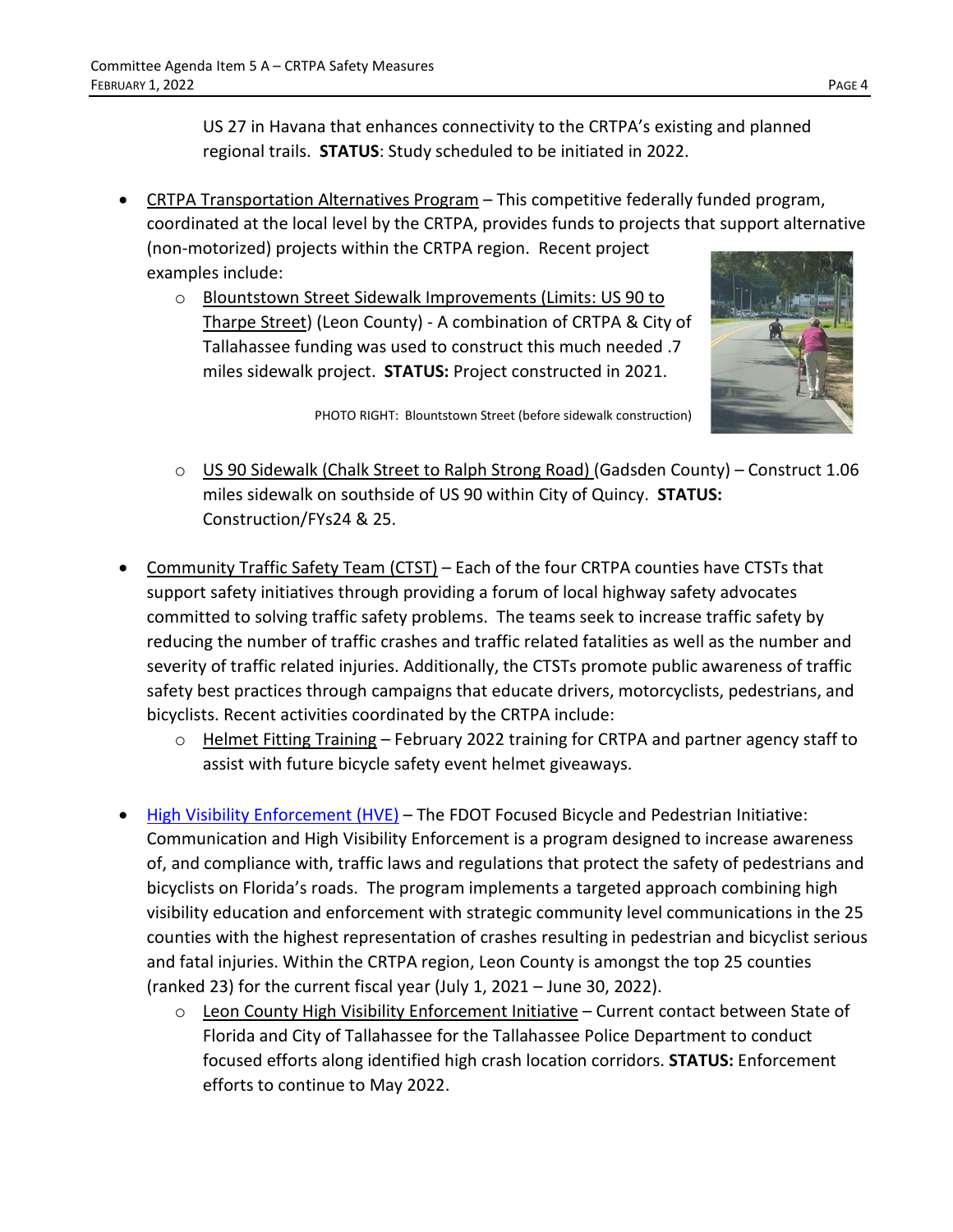- 
- Leon County Hazardous Walking Committee CRTPA staff participates in assessment of hazardous walking condition assessments coordinated by the Leon County School Board as required by state statute (Section 1006.23(4), Florida Statutes).

Included within the CRTPA's FY 22 – [FY 26 Transportation Improvement Program](http://crtpa.org/wp-content/uploads/Adopted-22-26-TIP-Part-I_Nov-2021.pdf) are a number of safety improvements including the following traffic signals, lighting and ADA upgrades, signage and pavement markings, and safety projects:

| ٠         | FM#4456631  | SR 10 (US 90) FROM W OF BYRD RD TO OPPORTUNITY LN                            | GADSDEN      | SIGNING/PAVEMENT MARKINGS         |
|-----------|-------------|------------------------------------------------------------------------------|--------------|-----------------------------------|
| ٠         | FM#4367411  | <b>GADSDEN COUNTY TSMCA</b>                                                  | GADSDEN      | <b>TRAFFIC SIGNALS</b>            |
| ٠         | FM#4456571  | SR 8 (I-10) FROM LEON COUNTY LINE TO MADISON COUNTY LINE                     | JEFFERSON    | SAFETY PROJECT                    |
|           | FM#4367451  | JEFFERSON COUNTY TSMCA                                                       | JEFFERSON    | <b>TRAFFIC SIGNALS</b>            |
|           | FM# 4440301 | CR 260 SILVER LAKE RD FROM BEGINNING OF PAVEMENT TO ICE HOCKEY LN            | LEON         | SIGNING/PAVEMENT MARKINGS         |
|           | FM# 4440381 | SR 61 CRAWFORDVILLE RD FROM SR 263 CAPITAL CIRCLE SW TO MCKENZIE DR LEON     |              | LIGHTING                          |
|           | FM# 4456051 | SR 10 (US 90) W TENNESSEE ST FROM CALIARK ST TO W BREVARD ST                 | LEON         | SAFETY PROJECT                    |
|           | FM#4367461  | LEON COUNTY TSMCA                                                            | LEON         | <b>TRAFFIC SIGNALS</b>            |
|           | FM# 2197852 | LEON COUNTY COMPUTER BASED ATMS IMPLEMENTATION/OPERATIONS                    | LEON         | ITS COMMUNICATION SYSTEM          |
|           | FM# 4456061 | SR 267 BLOXHAM CUTOFF RD AT CR 61 WAKULLA SPRINGS RD                         | WAKULLA      | SAFETY PROJECT                    |
| $\bullet$ | FM# 4367511 | WAKULLA COUNTY TSMCA                                                         | WAKULLA      | <b>TRAFFIC SIGNALS</b>            |
|           |             | FM#414716 1 TALLAHASSEE ITS REGIONAL TRANS MGT CNTR BLDG & ASSOCIATED SYSTEM | <b>CRTPA</b> | <b>TRAFFIC MANAGEMENT CENTERS</b> |
|           |             |                                                                              |              |                                   |

Finally, additional safety efforts of the CRTPA and its partners include:

- CRTPA/FDOT annual funding commitment (\$500,000) to the Tallahassee Regional Traffic Management Center for operations and traffic maintenance;
- 2022 initiation of an update to the CRTPA Congestion Management Process Report containing a strong safety component;
- Bi-monthly safety coordination meetings held with FDOT District 3 in concert with local partners that identify and discuss safety issues;
- Safety review of resurfacing projects in concert with FDOT and local transportation partners, identifying opportunities for inclusion of safety improvements in near-term resurfacing projects;
- CRTPA Urban Attributable (SU) funding guidance, adopted in November 2017, identifying explicit funding for safety projects, and active agency implementation of pedestrian safety projects utilizing such funds;
- Annual development and adoption of the Transportation Systems Management (TSM) Priority Project List that includes a number of pedestrian safety projects for which the agency is seeking funding;
- Implementation of infrastructure projects that improve regional safety including addition of enhanced lighting at key intersections to improvement pedestrian safety and access management improvements to address roadway safety;
- CRTPA website focus on transportation performance management in detail. This information includes a background on the TPM requirements of the agency, the latest information related to the CRTPA's adoption of measures, and information related to how the agency is actively seeking to achieve its adopted measures:<http://crtpa.org/transportation-performance-measures/> .
- CRTPA participation in, and monitoring of, the region's four (4) Community Traffic Safety Teams;
- Continued focus on bicycle and pedestrian safety through funding and implementation of regional trail projects and participation in regional bike month events;
- CRTPA 2021 initiation of safety data refinement utilizing Signal Four Analytics related to bicycle and pedestrian fatalities and serious injuries and [presentation t](http://crtpa.org/wp-content/uploads/June-2021-Safety-pdf.pdf)o CRTPA board and committees.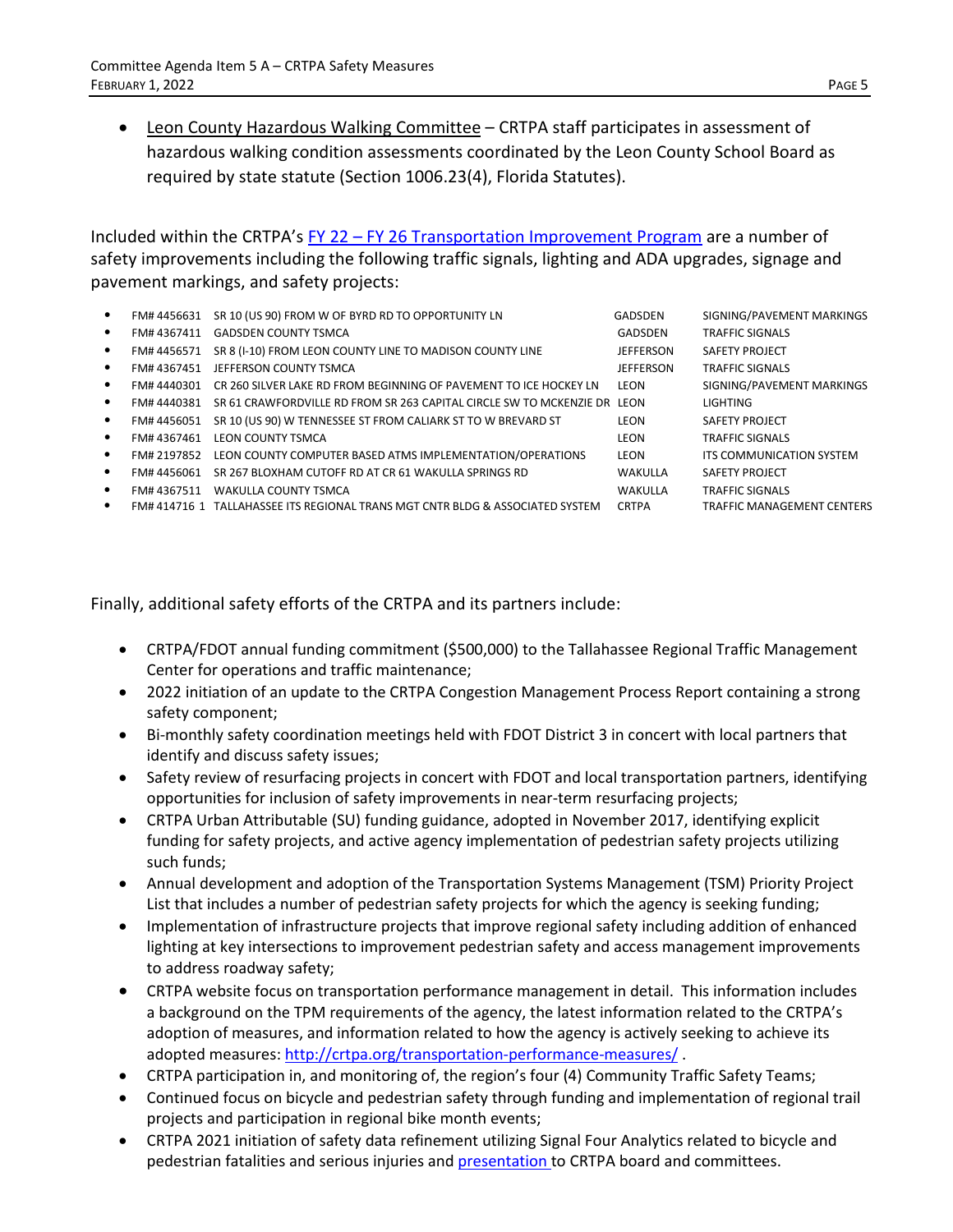# **CRTPA TARGETS HISTORY**

Since first adopted on January 16, 2018, the CRTPA's has annually chosen to develop and adopt the agency's own safety targets. Initial guidance from the FHWA encouraged Metropolitan Planning Organizations (MPOs) to not set aspirational goals in the development of its safety targets.

Such targets have been developed using data provided by FDOT that is based upon a rolling average for each performance measure for the most recent five-years of available data (for example, the data used in 2018 measure development was for the years 2012 – 2016). These five-year data averages have been what the CRTPA has adopted as its targets each year. This methodology remained the same as was first used in 2018 up until 2021.

On February 16, 2021, during a discussion related to the CRTPA's annual adoption of its safety targets for 2021, the Board decided to adopt targets that reflected the lower targets for each of the five measures between the previous year's (2020) adopted targets and the proposed 2021 targets. As a result, the methodology that had been used since 2018 in which the agency adopted the most recent five-year FDOT data averages was *changed*.

The discussion at the meeting reflected a desire by the Board that the current methodology used be reassessed. This discussion was consistent with discussion over the last several years related to the annual adoption of safety targets in which the Board has expressed a desire to set such targets in a manner that is more proactive in terms of explicitly reflecting a desired reduction in serious injuries and deaths rather than using the most recent five-year averages as the agency's targets.

# **RECOMMENDATION**

After analyzing the CRTPA's historic methodology as well as that of other Florida MPO's related to safety target setting, staff is recommending a hybrid approach for the CRTPA region that both supports the FDOT's long term goal of Vision Zero and also seeks to reach such goal through utilization of the latest data provided by the FDOT in a manner that reflects current trends related to crash data.

Specifically, staff is recommending using last year's adopted 2021 CRTPA measures with the addition of *reduction factor*. Specifically, a reduction factor of five (5) percent annually is recommended.

Staff believes the proposed methodology provides a realistic direction towards adopting safety targets that are tied to data versus the agency adopting a target of zero for all five measures. Additionally, the use of a reduction of factor is consistent with several other Florida MPOs development of safety targets. The proposed methodology also addresses the Board's desire to move beyond just adopting the 5-year rolling averages as has previously been the agency's practice up to 2021.

Furthermore, as discussed, staff is recommending that the change in target setting methodology be coupled the CRTPA's adoption of a long-term safety goal of zero fatalities and serious injuries for the CRTPA region, consistent with the FDOT's long term goal of Vision Zero, as the CRTPA works towards reducing serious injuries and fatalities on the region's roadways.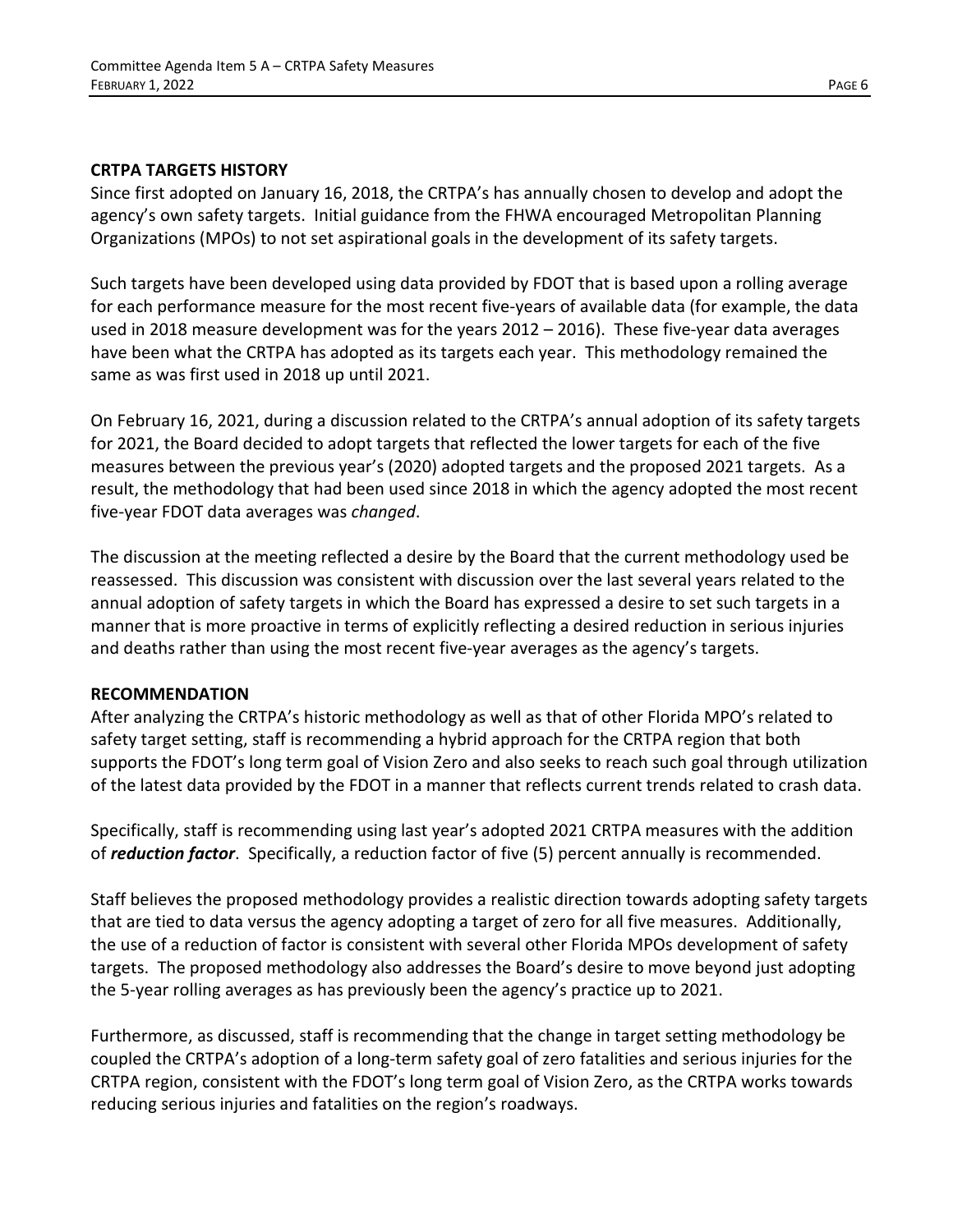#### **2022 Proposed Safety Targets**

For 2022, measures utilizing the proposed methodology have been developed. Information related to the most recently available FOT five-year averages (2016 – 2020) is provided as *Attachment 1*.

The targets proposed for adoption are as follows:

| <b>2022 PROPOSED</b><br><b>Safety Performance Measures</b>                | <b>Target</b> |
|---------------------------------------------------------------------------|---------------|
| Number of fatalities (1)                                                  | 55            |
| Rate of fatalities per 100 Million Vehicle Miles Traveled (VMT) (2)       | 1.209         |
| Number of serious injuries (3)                                            | 239           |
| Rate of serious injuries per 100 Million VMT (4)                          | 5.237         |
| Number of non-motorized fatalities and non-motorized serious injuries (5) | 40            |

DATA SOURCES: Fatality and serious injury counts from Florida Dept. of Transportation (FDOT) State Safety Office's Crash Analysis Reporting (CAR) database.

**(1)** The average number of fatalities per year is the sum of the annual total fatalities for each year in the range divided by 5.

**(2)** The average fatality rate is an average of the yearly rate figures for the years in the range, to three decimal places. **(3)** The average number of serious injuries per year is the sum of the annual total serious injuries for each year in the range divided by 5.

**(4)** The average serious injury rate is an average of the yearly rate figures for the years in the range, to three decimal places. Each yearly rate is calculated by dividing the total number of serious injuries for the year by the total traffic volume for the year.

**(5)** The average number of combined fatalities and serious injuries for bicyclists and pedestrians is per year is the sum of the annual total bicyclist and pedestrian fatalities and total bicyclist and pedestrian serious injuries for each year in the range divided by 5

### **Analysis of Prior Adopted Measures**

As discussed above, the CRTPA has developed its safety targets using the most recently available FDOT data reflecting five-year averages as a basis for each of the safety performance measures.

Subsequent to adoption\*, the CRTPA assesses the region's progress or achievement towards meeting its adopted safety targets. *Attachment 2* summarizes the achievement of the agency towards its meeting its adopted safety targets since the agency has started adopting such measures in 2018 including that for the most recent data available (2016 – 2020). The actual data reported for each year is provided alongside the adopted targets.

Most recent data identify that for 2020, the CRTPA has met four (4) of its five (5) adopted 2020 measures. For 2020, the CRTPA's reported rate of fatalities (1.339 per 100 million vehicle miles traveled) was slightly higher than the adopted target (1.273).

\*In terms of assessing progress towards achievement of the adopted measures, such data is typically available two year's out from the year of target adoption.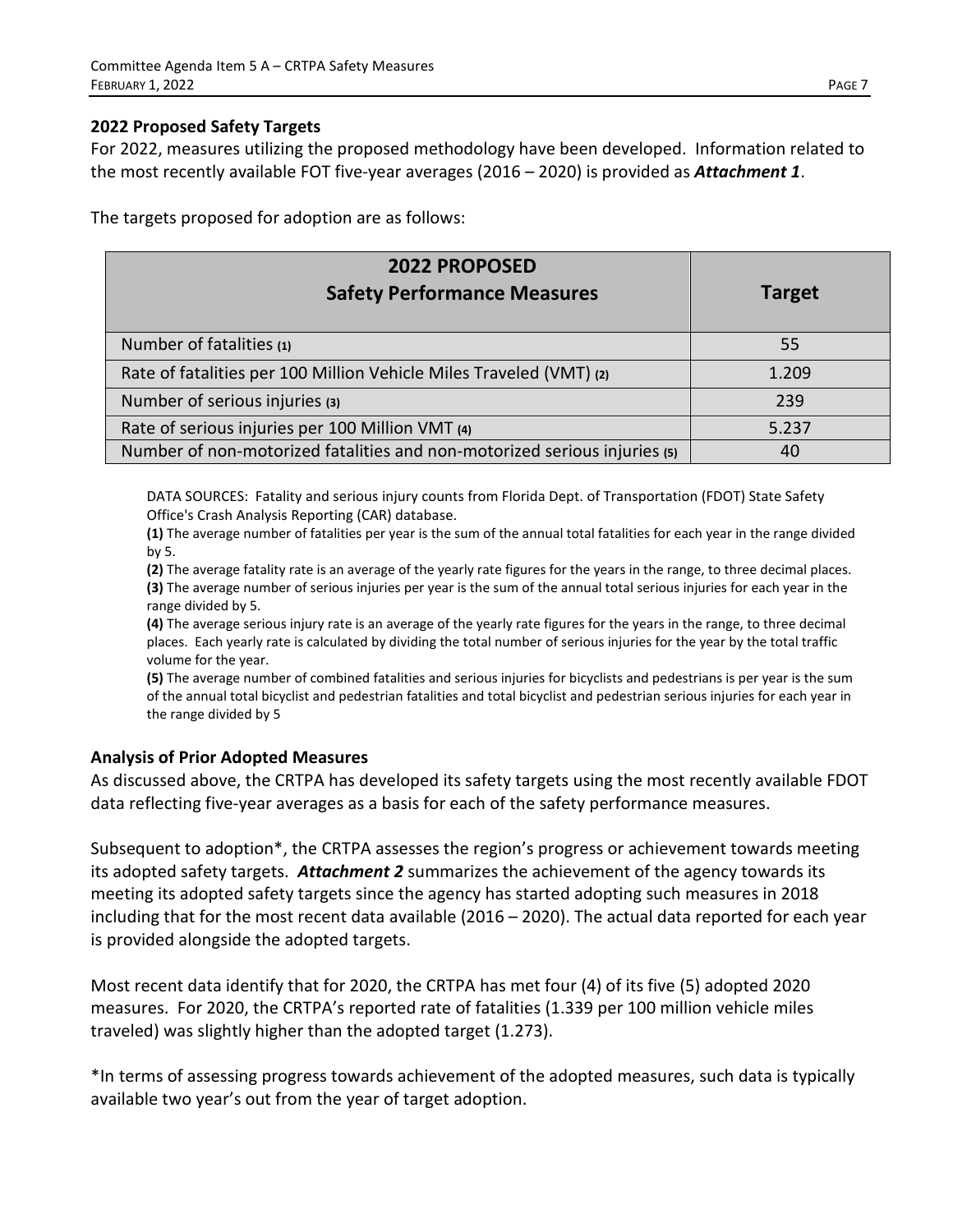### **CRTPA Safety Trends**

Utilizing the annual data provided by FDOT can provide a historic context of the CRTPA region for the safety trends from 2006 to 2020. The following provides such an analysis for Serious Injuries, Fatalities, and Bicycle/Pedestrian Combined Serious Injuries & Fatalities.

#### Serious Injuries & Fatalities



As seen in the above chart, **serious injuries** in the CRTPA have been decreasing from a high of 580 in 2008 to a low of 196 in 2020 (the most recent reported data). With regards to **fatalities**, the numbers have remained relatively consistent from 2006 to 2020.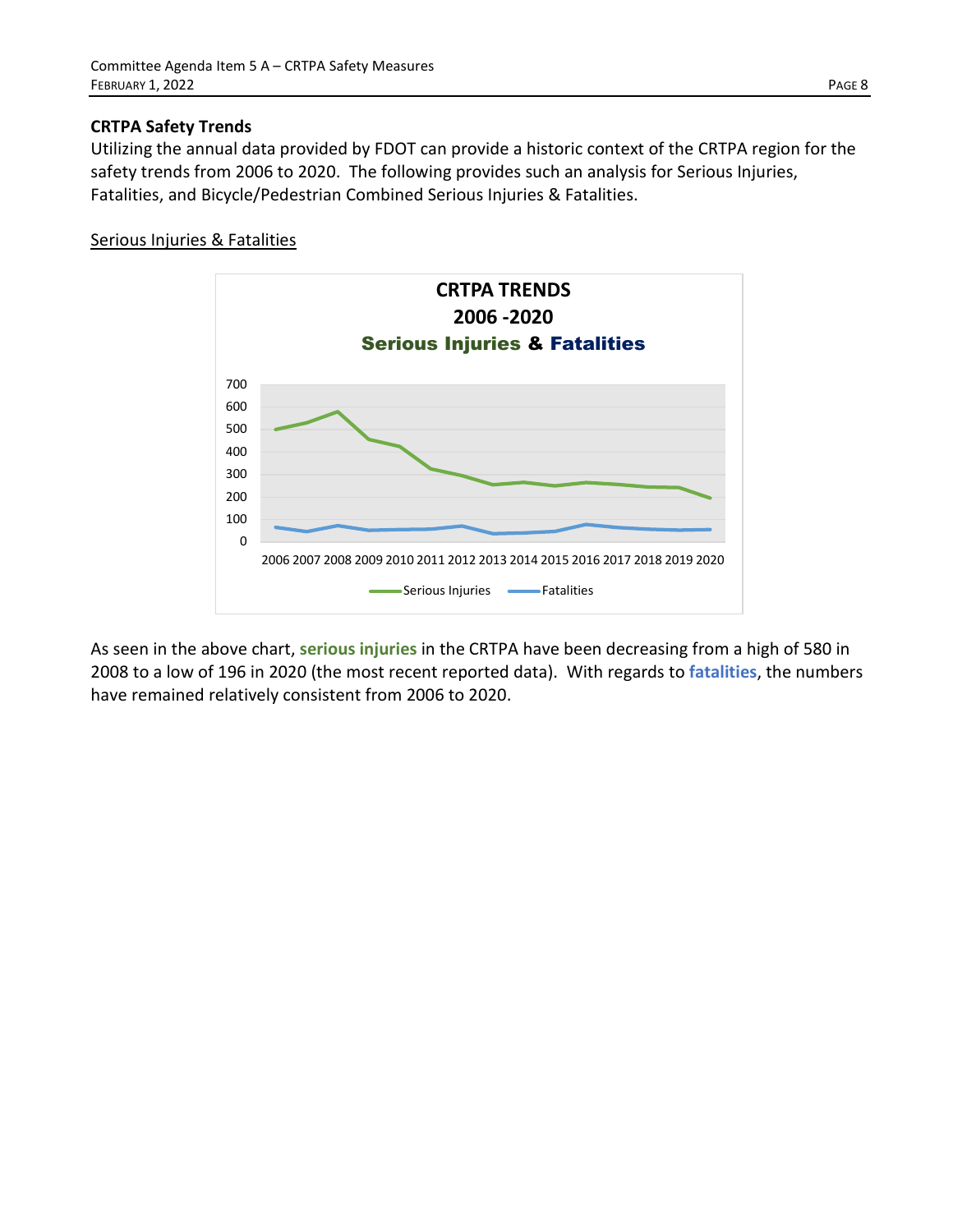#### Bicycle/Pedestrian Combined Serious Injuries & Fatalities



The above chart reflects that from 2006 to 20020 **pedestrian and bicycle combined serious & fatal injuries** reached a high of 55 in 2008. The most recent two (2) years of reported FDOT data reflect a decrease in 2020 to 38 versus the 2019 amount of 46.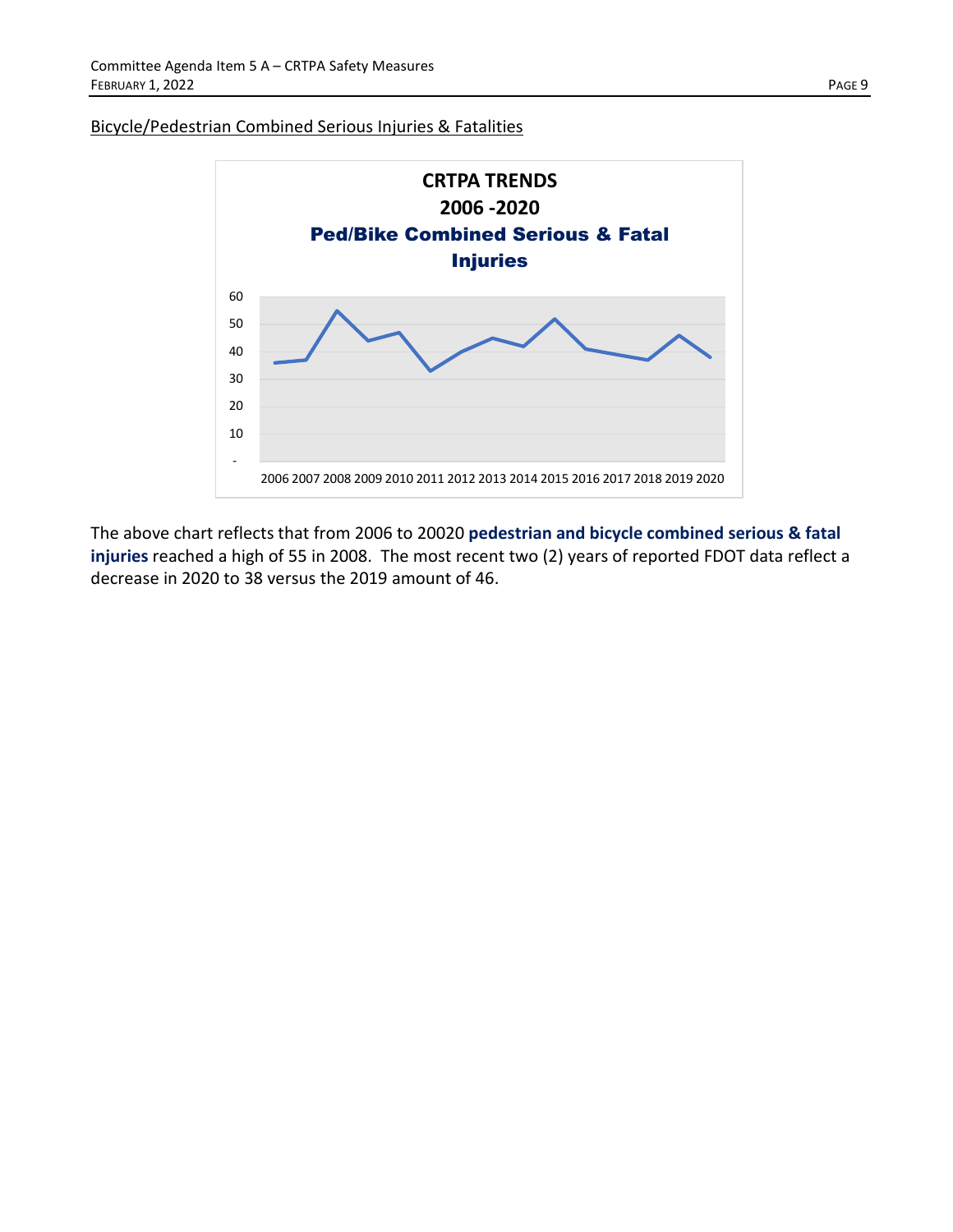# Bicycle & Pedestrian Fatalities 2016 - 2021

As identified above, one of the five (5) required safety targets is related exclusively to bicycles and pedestrians ("*Number of non-motorized fatalities and non-motorized serious injuries*"). This target combines both bicycle and pedestrian data as well as fatality and serious injury data.

Last year an in-depth analysis was provided by CRTPA staff to the Board [\(June 2021\)](http://crtpa.org/wp-content/uploads/June-2021-Safety-pdf.pdf) that included a breakout of fatalities and serious injuries for bicycles and pedestrian data. Staff has updated this data to 2021 through use of Signal Four Analytics data.



As identified in the above chart, bicycle fatalities in 2021 (4) increased from the previous year 2020 (1). For 2021, 2 of such fatalities occurred in Wakulla County and 2 fatalities occurred in Leon County.

Pedestrian fatalities (7) in 2021 decreased from the previous year 2020 (12).